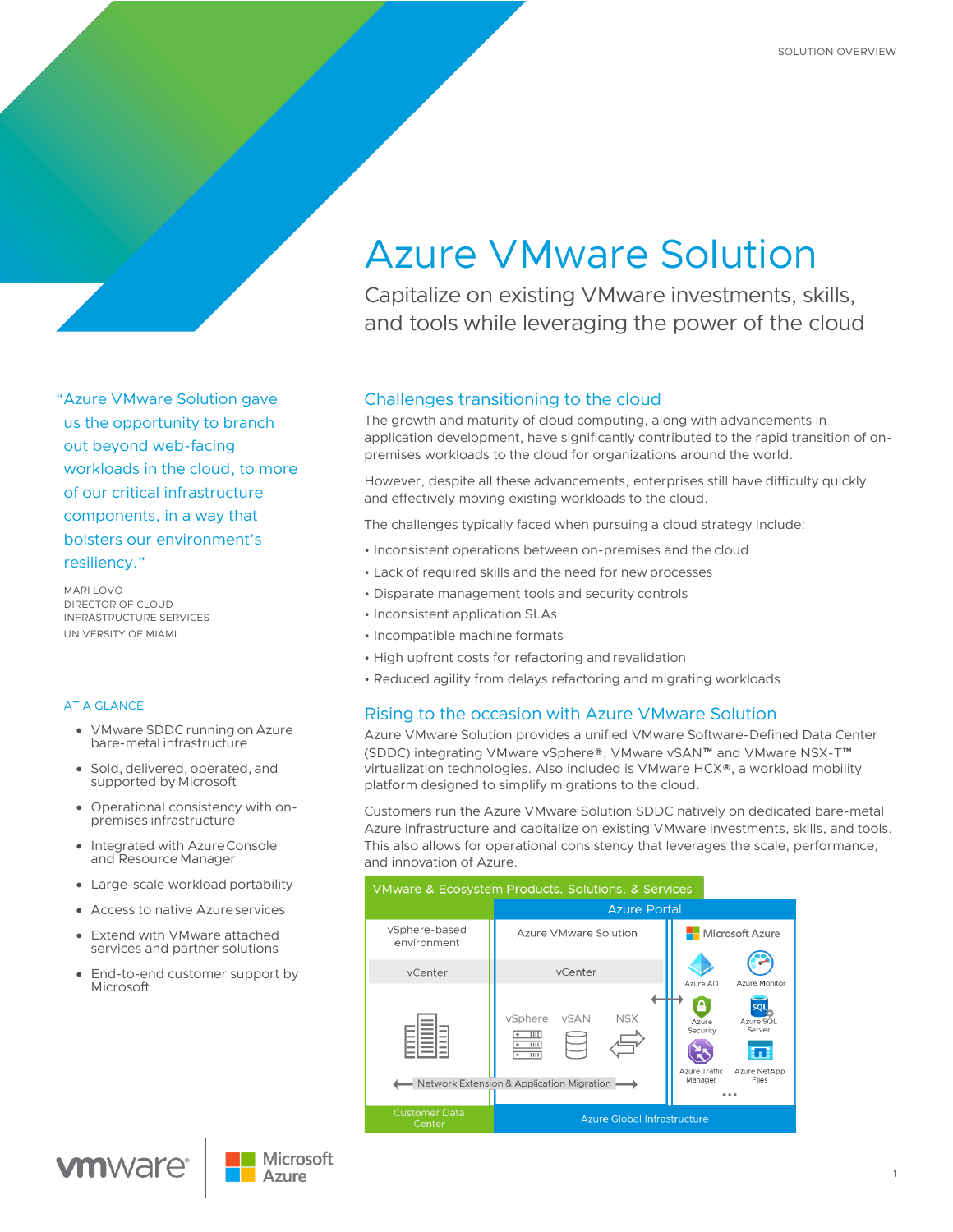#### Extend Azure VMware Solution with VMware Attached Services

A growing set of VMware services enhance Azure VMware Solution and provide Increased functional and operational parity between your onpremises data center and infrastructure in the Azure cloud

- [VMware vRealize](https://www.vmware.com/products/vrealize-cloud-management.html) Cloud [Management](https://www.vmware.com/products/vrealize-cloud-management.html) - deploy, operate, and automate infrastructure and applications using vRealize components running onpremises or in the cloud
- *[VMware Tanzu](https://tanzu.vmware.com/tanzu/standard)* quickly deploy and operate enterprise-grade Kubernetes
- [VMware Site Recovery Manager](https://www.vmware.com/products/site-recovery-manager.html) - automate and orchestrate disaster recovery to the cloud
- **VMware NSX Advanced Load** [Balancer \(Avi\)](https://www.vmware.com/products/nsx-advanced-load-balancer.html) - deploy local and global load balancing and Web Application Firewalls for workloads In Azure VMware Solution
- *[VMware SD-WAN](https://sase.vmware.com/products)-* provide secure, reliable, and efficient connections to Azure VMware Solution workloads for users and application migrations

# The value of the VMware SDDC on the Azure Cloud

The organizational benefits of extending on-premises workloads to the cloud go beyond the technological advancements. Enabling enterprises to unlock significant cost savings is another key motivation. Azure VMware Solution provides customers with the ability to reduce costs, increase efficiency, and modernize applications.

#### Best of both worlds

• VMware's enterprise software combined with the flexibility and speed of Azure

#### Zero refactoring

• 69% lower migration cost<sup>1</sup> and time reduced from years to months

#### Existing skills

• Reduce time and cost of additional training by leveraging expertise already in place

#### Cloud economics

• Lower TCO vs. traditional on-premises and native cloud environments from infrastructure and operational savings

### The compelling economics of Azure VMware Solution

While there are other offerings that can also provide organizations with a path to the cloud, Azure VMware Solution sets itself apart with a unique set of features. It also provides additional value to organizations looking to make the jump to the cloud while addressing the needs of different stakeholders in the organization.

#### Lower cost for Microsoft applications for business owners

- Free extended security updates for Windows and SQL Server2008 & 2012
- Support for Microsoft 365 in Horizon® virtual desktopenvironments
- Bring and use existing on-premises Windows and SQL Server licenses with Azure Hybrid Benefit

#### Simplify multi-environment operations for IT administration teams

- Unified consumption, licensing, and billing with other Azureservices
- Support for Azure Resource Manager automation templates
- Events, alerts, and logs exposed in both environments

#### Deliver modern applications in optimized environments for developers

- Seamless access to Azure's market leading PaaS services
- Integration of VMware SDDC management into Azure portal
- Unified permissions and access control across bothenvironments
- Deploy cloud-native applications on the VMware Tanzu enterprise-grade Kubernetes platform on Azure VMware Solution